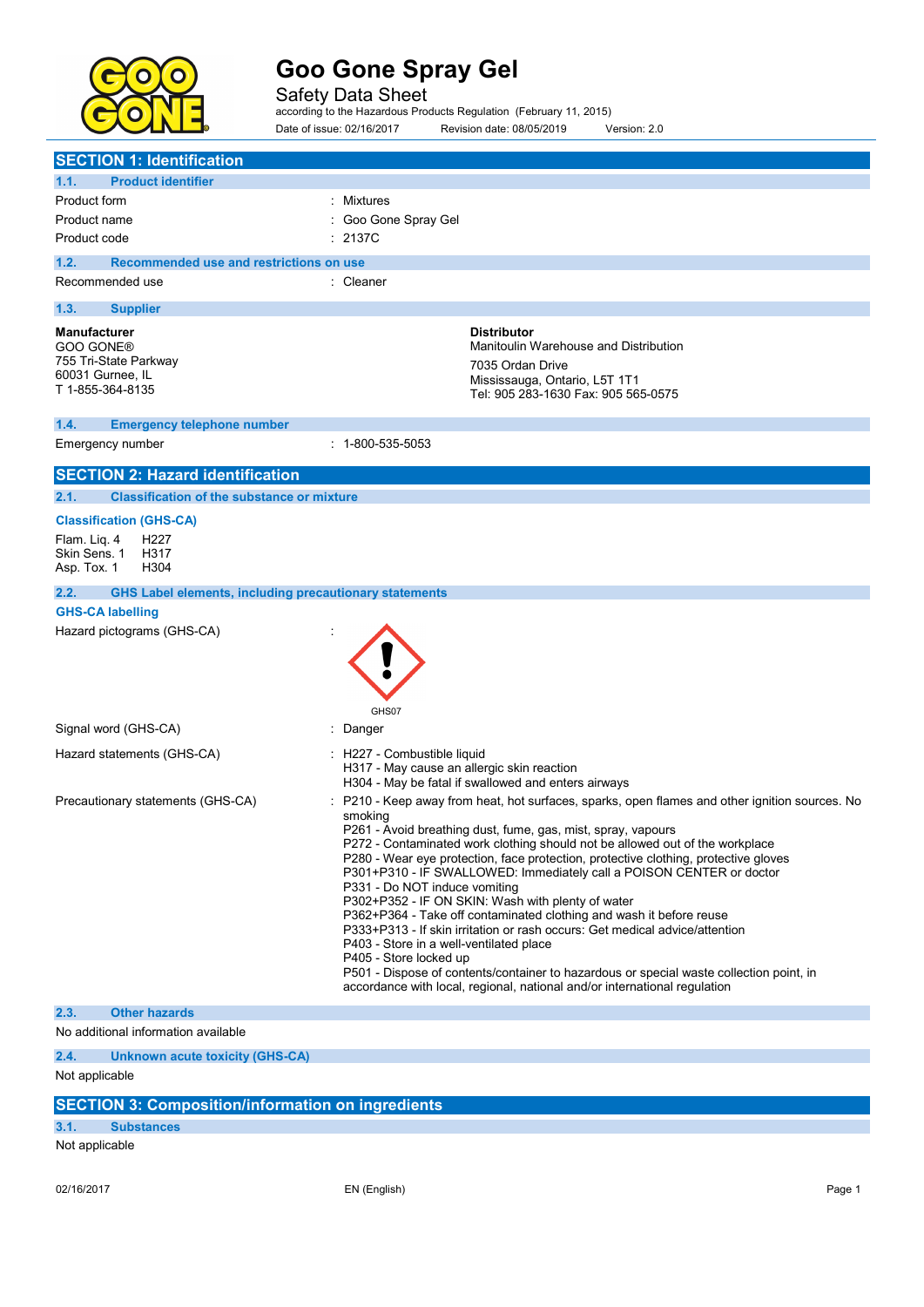### Safety Data Sheet

according to the Hazardous Products Regulation (February 11, 2015)

| 3.2.<br><b>Mixtures</b>                   |                           |               |
|-------------------------------------------|---------------------------|---------------|
| <b>Name</b>                               | <b>Product identifier</b> | $\frac{9}{6}$ |
| Petroleum distillates, hydrotreated light | (CAS-No.) 64742-47-8      | Proprietary   |
| D-Limonene                                | (CAS-No.) 5989-27-5       | Proprietary   |

The exact chemical identity and/or exact percentage (concentration) of each ingredient may be held as confidential business information (CBI). Any ingredient not disclosed in this section may have been determined not to be hazardous to health or the environment, or it may be present at a level below its disclosure threshold. Refer to Section 15 for additional information regarding this CBI claim.

| <b>SECTION 4: First-aid measures</b>                                    |                                                                                                                                                                                                               |
|-------------------------------------------------------------------------|---------------------------------------------------------------------------------------------------------------------------------------------------------------------------------------------------------------|
| <b>Description of first aid measures</b><br>4.1.                        |                                                                                                                                                                                                               |
| First-aid measures after inhalation                                     | : If breathing is difficult, remove victim to fresh air and keep at rest in a position comfortable for<br>breathing. Get medical advice/attention if you feel unwell.                                         |
| First-aid measures after skin contact                                   | : In case of contact, immediately flush skin with plenty of water. Remove contaminated clothing<br>and shoes. Wash clothing before reuse. If skin irritation or rash occurs: Get medical<br>advice/attention. |
| First-aid measures after eye contact                                    | : In case of contact, immediately flush eyes with plenty of water. Remove contact lenses, if worn.<br>If irritation persists, get medical attention.                                                          |
| First-aid measures after ingestion                                      | : Do NOT induce vomiting. Never give anything by mouth to an unconscious person. Get<br>immediate medical advice/attention                                                                                    |
| 4.2.<br>Most important symptoms and effects (acute and delayed)         |                                                                                                                                                                                                               |
| Symptoms/effects after inhalation                                       | : May cause respiratory tract irritation.                                                                                                                                                                     |
| Symptoms/effects after skin contact                                     | : May cause skin irritation. Symptoms may include redness, drying, defatting and cracking of the<br>skin. May cause sensitisation by skin contact.                                                            |
| Symptoms/effects after eye contact                                      | May cause eye irritation. Symptoms may include discomfort or pain, excess blinking and tear<br>production, with possible redness and swelling.                                                                |
| Symptoms/effects after ingestion                                        | May be fatal if swallowed and enters airways. May result in aspiration into the lungs, causing<br>chemical pneumonia. May cause stomach distress, nausea or vomiting.                                         |
| 4.3.<br>Immediate medical attention and special treatment, if necessary |                                                                                                                                                                                                               |
| Other medical advice or treatment                                       | : Symptoms may not appear immediately. In case of accident or if you feel unwell, seek medical<br>advice immediately (show the label or SDS where possible).                                                  |

| <b>SECTION 5: Fire-fighting measures</b>                    |                                                                                                                                                                                                                               |
|-------------------------------------------------------------|-------------------------------------------------------------------------------------------------------------------------------------------------------------------------------------------------------------------------------|
| Suitable extinguishing media<br>5.1.                        |                                                                                                                                                                                                                               |
| Suitable extinguishing media                                | : Powder. Foam. Carbon dioxide. Water fog.                                                                                                                                                                                    |
| 5.2.<br>Unsuitable extinguishing media                      |                                                                                                                                                                                                                               |
| Unsuitable extinguishing media                              | · None known                                                                                                                                                                                                                  |
| Specific hazards arising from the hazardous product<br>5.3. |                                                                                                                                                                                                                               |
| Fire hazard                                                 | : Combustible liquid. Products of combustion may include, and are not limited to: oxides of<br>carbon.                                                                                                                        |
| 5.4.                                                        | Special protective equipment and precautions for fire-fighters                                                                                                                                                                |
| Firefighting instructions                                   | : Use water spray or fog for cooling exposed containers.                                                                                                                                                                      |
| Protection during firefighting                              | Keep upwind of fire. Wear full fire fighting turn-out gear (full Bunker gear) and respiratory<br>protection (SCBA).                                                                                                           |
| <b>SECTION 6: Accidental release measures</b>               |                                                                                                                                                                                                                               |
| 6.1.                                                        | Personal precautions, protective equipment and emergency procedures                                                                                                                                                           |
| General measures                                            | : Use personal protection recommended in Section 8. Isolate the hazard area and deny entry to<br>unnecessary and unprotected personnel. Use special care to avoid static electric charges.                                    |
| 6.2.                                                        | Methods and materials for containment and cleaning up                                                                                                                                                                         |
| For containment                                             | : Contain and/or absorb spill with inert material (e.g. sand, vermiculite), then place in a suitable<br>container. Do not flush to sewer or allow to enter waterways. Use appropriate Personal<br>Protective Equipment (PPE). |
| Methods for cleaning up                                     | Scoop up material and place in a disposal container. Provide ventilation. Wash the area with<br>soap and water.                                                                                                               |
| <b>Reference to other sections</b><br>6.3.                  |                                                                                                                                                                                                                               |

For further information refer to section 8: "Exposure controls/personal protection"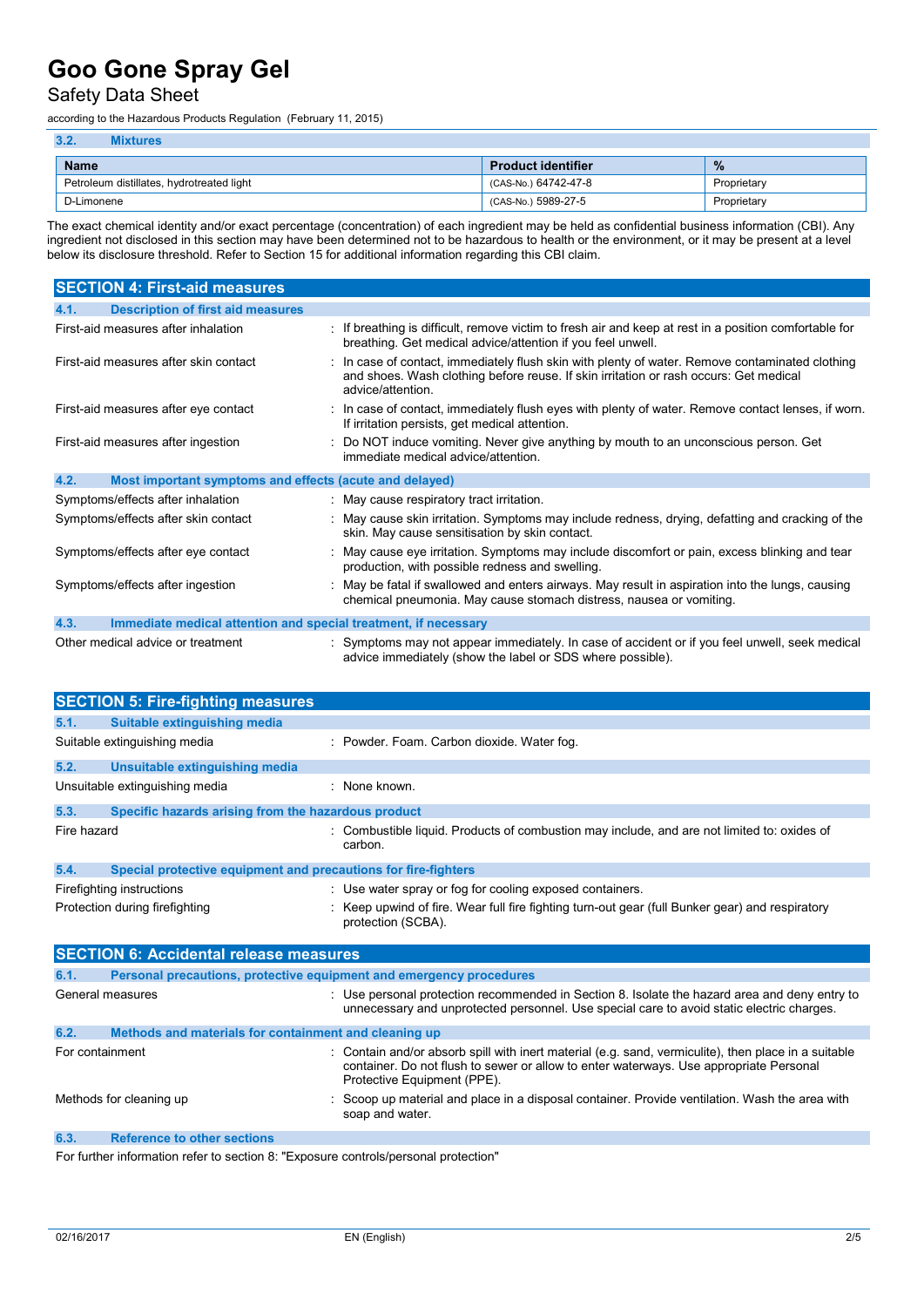### Safety Data Sheet

according to the Hazardous Products Regulation (February 11, 2015)

|      | <b>SECTION 7: Handling and storage</b>                       |                                                                                                                                                                                                                         |
|------|--------------------------------------------------------------|-------------------------------------------------------------------------------------------------------------------------------------------------------------------------------------------------------------------------|
| 7.1. | <b>Precautions for safe handling</b>                         |                                                                                                                                                                                                                         |
|      | Precautions for safe handling                                | : Keep away from sources of ignition. - No smoking. Avoid contact with skin and eyes. Avoid<br>breathing vapour or mist. Do not swallow. Handle and open container with care. When using do<br>not eat. drink or smoke. |
|      | Hygiene measures                                             | : Launder contaminated clothing before reuse. Wash hands before eating, drinking, or smoking.                                                                                                                           |
| 7.2. | Conditions for safe storage, including any incompatibilities |                                                                                                                                                                                                                         |
|      | Storage conditions                                           | : Keep out of the reach of children. Keep container tightly closed and in a well-ventilated place.<br>Keep cool.                                                                                                        |

|                  | <b>SECTION 8: Exposure controls/personal protection</b>      |                                                                                                                                 |  |
|------------------|--------------------------------------------------------------|---------------------------------------------------------------------------------------------------------------------------------|--|
| 8.1.             | <b>Control parameters</b>                                    |                                                                                                                                 |  |
|                  | No additional information available                          |                                                                                                                                 |  |
| 8.2.             | <b>Appropriate engineering controls</b>                      |                                                                                                                                 |  |
|                  | Appropriate engineering controls                             | : Use ventilation adequate to keep exposures (airborne levels of dust, fume, vapor, etc.) below<br>recommended exposure limits. |  |
|                  | Environmental exposure controls                              | : Maintain levels below Community environmental protection thresholds.                                                          |  |
| 8.3.             | Individual protection measures/Personal protective equipment |                                                                                                                                 |  |
| Hand protection: |                                                              |                                                                                                                                 |  |

Wear chemically resistant protective gloves.

#### **Eye protection:**

Safety glasses or goggles are recommended when using product.

#### **Skin and body protection:**

Wear suitable protective clothing

#### **Respiratory protection:**

In case of insufficient ventilation, wear suitable respiratory equipment. Respirator selection must be based on known or anticipated exposure levels, the hazards of the product and the safe working limits of the selected respirator.

#### **Other information:**

Do not eat, smoke or drink where material is handled, processed or stored. Wash hands carefully before eating or smoking. Handle according to established industrial hygiene and safety practices.

| <b>SECTION 9: Physical and chemical properties</b>            |  |                    |
|---------------------------------------------------------------|--|--------------------|
| Information on basic physical and chemical properties<br>9.1. |  |                    |
| Physical state                                                |  | Liquid             |
| Appearance                                                    |  | Gel                |
| Colour                                                        |  | Orange             |
| Odour                                                         |  | Citrus             |
| Odour threshold                                               |  | No data available  |
| рH                                                            |  | No data available  |
| Relative evaporation rate (butylacetate=1)                    |  | No data available  |
| Relative evaporation rate (ether=1)                           |  | No data available  |
| Melting point                                                 |  | No data available  |
| Freezing point                                                |  | No data available  |
| Boiling point                                                 |  | No data available  |
| Flash point                                                   |  | 85 °C (185 °F) TCC |
| Auto-ignition temperature                                     |  | No data available  |
| Decomposition temperature                                     |  | No data available  |
| Flammability (solid, gas)                                     |  | Combustible liquid |
| Vapour pressure                                               |  | No data available  |
| Vapour pressure at 50 °C                                      |  | No data available  |
| Relative density                                              |  | 0.81               |
| Solubility                                                    |  | No data available  |
| Partition coefficient n-octanol/water                         |  | No data available  |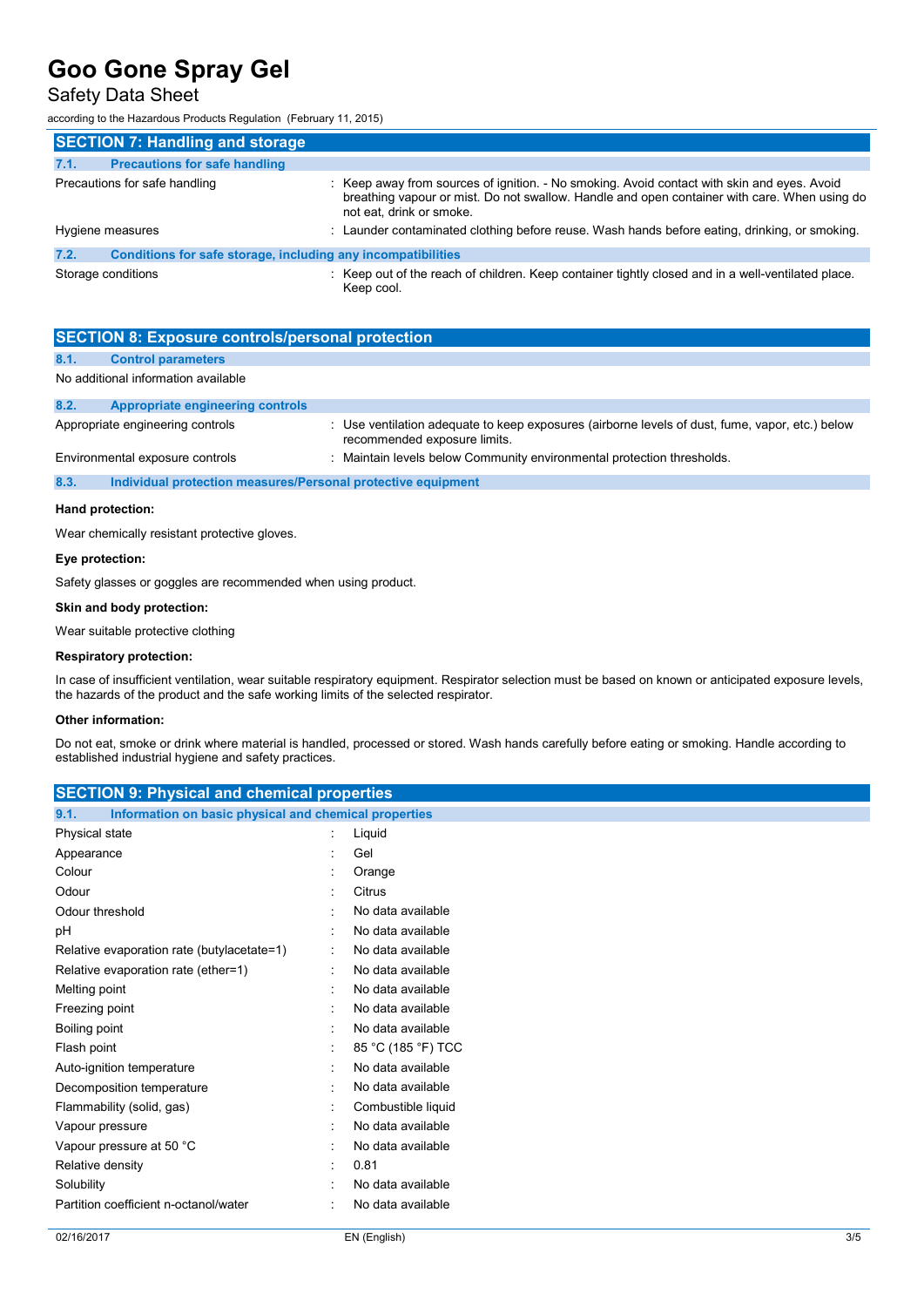### Safety Data Sheet

according to the Hazardous Products Regulation (February 11, 2015)

|                                     | Viscosity, kinematic     |  | No data available |
|-------------------------------------|--------------------------|--|-------------------|
| Explosive limits                    |                          |  | No data available |
| 9.2.                                | <b>Other information</b> |  |                   |
| No additional information available |                          |  |                   |
|                                     |                          |  |                   |

| <b>SECTION 10: Stability and reactivity</b> |                                                               |
|---------------------------------------------|---------------------------------------------------------------|
| 10.1.<br><b>Reactivity</b>                  |                                                               |
| Reactivity                                  | : No dangerous reaction known under conditions of normal use. |
| Chemical stability                          | : Stable under normal storage conditions.                     |
| Possibility of hazardous reactions          | : No dangerous reaction known under conditions of normal use. |
| Conditions to avoid                         | : Heat. Incompatible materials. Sources of ignition.          |
| Incompatible materials                      | : Oxidizers.                                                  |
| Hazardous decomposition products            | : May include, and are not limited to: oxides of carbon.      |

| <b>SECTION 11: Toxicological information</b>           |                                                                                                                                                                       |  |
|--------------------------------------------------------|-----------------------------------------------------------------------------------------------------------------------------------------------------------------------|--|
| 11.1.<br>Information on toxicological effects          |                                                                                                                                                                       |  |
| Acute toxicity (oral)                                  | Not classified.                                                                                                                                                       |  |
| Acute toxicity (dermal)                                | Not classified.                                                                                                                                                       |  |
| Acute toxicity (inhalation)                            | Not classified.                                                                                                                                                       |  |
| D-Limonene (5989-27-5)                                 |                                                                                                                                                                       |  |
| LD50 oral rat                                          | 4400 mg/kg                                                                                                                                                            |  |
| LD50 dermal rabbit                                     | $> 5$ g/kg                                                                                                                                                            |  |
| Petroleum distillates, hydrotreated light (64742-47-8) |                                                                                                                                                                       |  |
| LD50 oral rat                                          | > 5000 mg/kg                                                                                                                                                          |  |
| LD50 dermal rabbit                                     | > 2000 mg/kg                                                                                                                                                          |  |
| LC50 inhalation rat                                    | $> 5.2$ mg/l/4h                                                                                                                                                       |  |
| Skin corrosion/irritation                              | Not classified.                                                                                                                                                       |  |
| Serious eye damage/irritation                          | Not classified.                                                                                                                                                       |  |
| Respiratory or skin sensitization                      | May cause an allergic skin reaction.                                                                                                                                  |  |
| Germ cell mutagenicity                                 | Not classified.                                                                                                                                                       |  |
| Carcinogenicity                                        | Not classified.                                                                                                                                                       |  |
| Reproductive toxicity                                  | Not classified.                                                                                                                                                       |  |
| STOT-single exposure                                   | Not classified.                                                                                                                                                       |  |
| STOT-repeated exposure                                 | Not classified.                                                                                                                                                       |  |
| Aspiration hazard                                      | May be fatal if swallowed and enters airways.                                                                                                                         |  |
| Symptoms/injuries after inhalation                     | May cause respiratory tract irritation.                                                                                                                               |  |
| Symptoms/injuries after skin contact                   | May cause skin irritation. Symptoms may include redness, drying, defatting and cracking of the<br>skin. May cause sensitisation by skin contact.                      |  |
| Symptoms/injuries after eye contact                    | May cause eye irritation. Symptoms may include discomfort or pain, excess blinking and tear<br>production, with possible redness and swelling.                        |  |
| Symptoms/injuries after ingestion                      | May be fatal if swallowed and enters airways. May result in aspiration into the lungs, causing<br>chemical pneumonia. May cause stomach distress, nausea or vomiting. |  |

### **SECTION 12: Ecological information 12.1. Toxicity** Ecology - general **interpretent in the set of the set of the aguatic environment.** Suppose the aguatic environment. **D-Limonene (5989-27-5)** LC50 fish 1 **1** 0.619 - 0.796 mg/l (Exposure time: 96 h - Species: Pimephales promelas [flow-through]) LC50 fish 2 35 mg/l (Exposure time: 96 h - Species: Oncorhynchus mykiss) **Petroleum distillates, hydrotreated light (64742-47-8)** LC50 fish 1 **45 mg/l (Exposure time: 96 h - Species: Pimephales promelas [flow-through]**) LC50 fish 2 2.2 mg/l (Exposure time: 96 h - Species: Lepomis macrochirus [static])

| 12.2.      | <b>Persistence and degradability</b> |                  |     |
|------------|--------------------------------------|------------------|-----|
|            | Goo Gone Spray Gel                   |                  |     |
|            | Persistence and degradability        | Not established. |     |
| 02/16/2017 |                                      | EN (English)     | 4/5 |